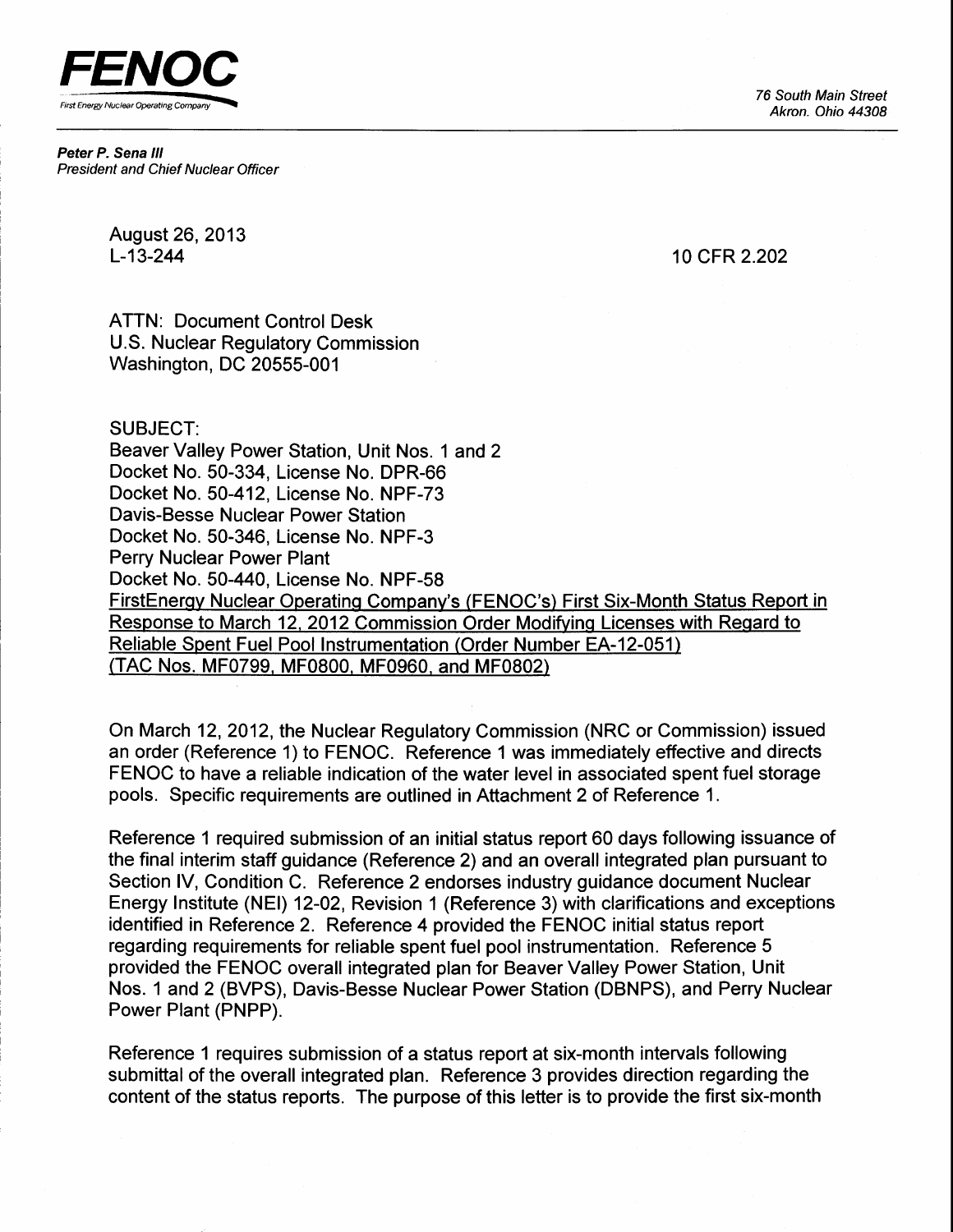Beaver Valley Power Station, Unit Nos. 1 and 2 Davis-Besse Nuclear Power Station Perry Nuclear Power Plant L-13-244 Page 2

status report pursuant to Section lV, Condition C.2, of Reference 1, that delineates progress made in implementing the requirements of Reference 1. The attached reports for BVPS, DBNPS, and PNPP (Attachments 1, 2, and 3, respectively) provide an update of milestone accomplishments since the last status report, including any changes to the compliance method, schedule, or need for relief/relaxation and the basis, if any.

This letter contains no new regulatory commitments. If you have any questions regarding this report, please contact Mr. Thomas A. Lentz, Manager - Fleet Licensing, at 330-315-6810.

I declare under penalty of perjury that the foregoing is true and correct. Executed on August a6 ,2013.

Respectfully submitted,<br> $\mathcal{P}$  -  $\mathcal{P}$ 

Peter P. Sena, lll

Attachments:

- 1. Beaver Valley Power Station First Six-Month Status Report for the lmplementation of Order EA-12-051, Order Modifying Licenses with Regard to Reliable Spent Fuel Pool Instrumentation
- Davis-Besse Nuclear Power Station First Six-Month Status Report for the Implementation of Order EA-12-051, Order Modifying Licenses with Regard to Reliable Spent Fuel Pool Instrumentation 2.
- Perry Nuclear Power Plant First Six-Month Status Report for the lmplementation of Order EA-12-051, Order Modifying Licenses with Regard to Reliable Spent Fuel Pool Instrumentation 3.

References:

- 1. NRC Order Number EA-12-051, Order Modifying Licenses with Regard to Reliable Spent Fuel Pool Instrumentation, dated March 12, 2012
- NRC Interim Staff Guidance JLD-ISG-2012-03, Compliance with Order EA-12-051, Order Modifying Licenses with Regard to Reliable Spent Fuel Pool Instrumentation, Revision 0, dated August 29, 2012 2.
- NEI 12-02, Industry Guidance for Compliance with NRC Order EA-12-051, "To Modify Licenses with Regard t Reliable Spent Fuel Pool Instrumentation," Revision 1, dated August 2012 3.
- FirstEnergy Nuclear Operating Company's (FENOC's) Initial Status Report in Response to March 12,2012, Commission Order Modifying Licenses with Regard 4.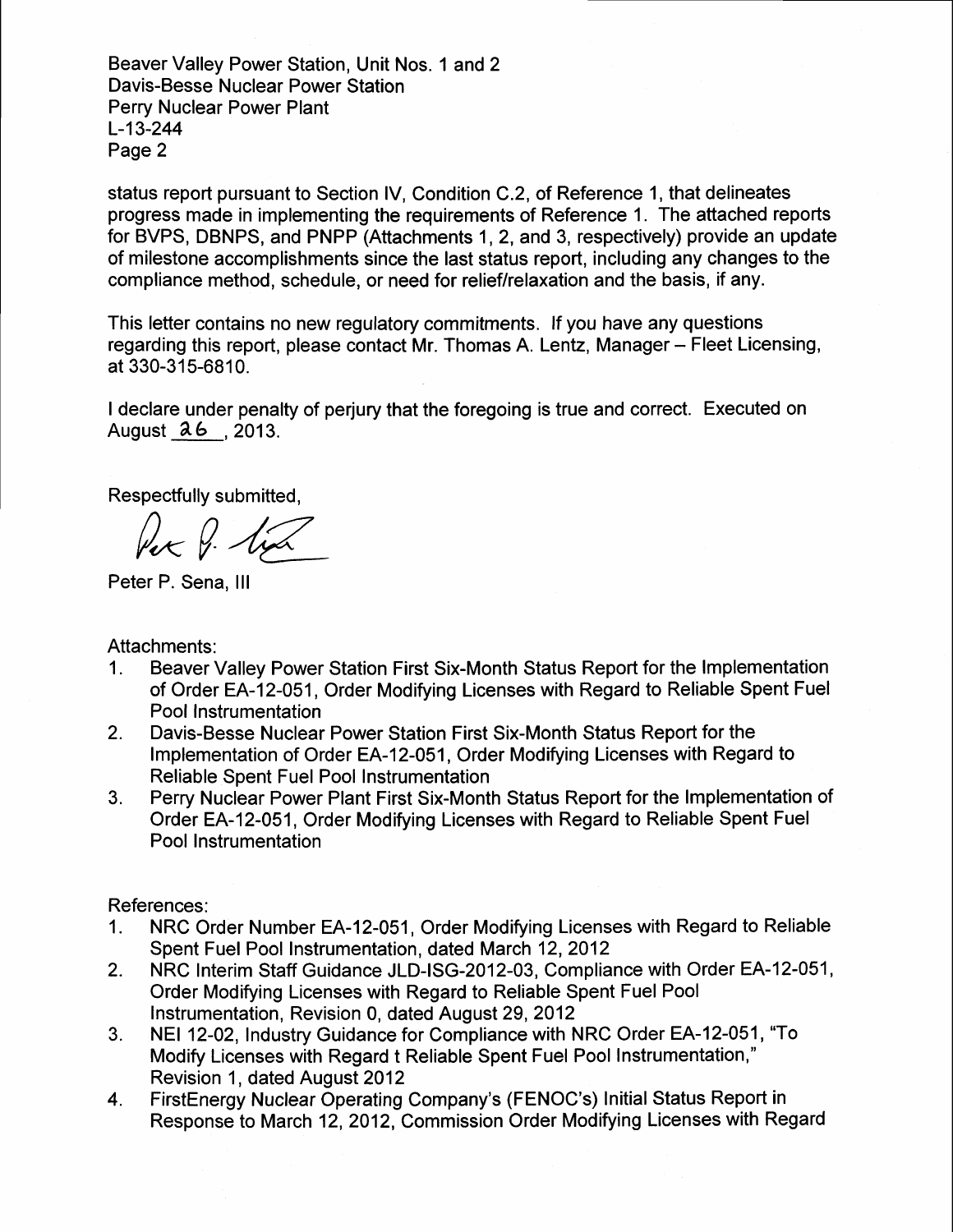Beaver Valley Power Station, Unit Nos. 1 and 2 Davis-Besse Nuclear Power Station Perry Nuclear Power Plant L-13-244 Page 3

> to Requirements for Reliable Spent Fuel Pool Instrumentation (Order Number EA-12-051), dated October 26,2012

5. FirstEnergy Nuclear Operating Company's (FENOC's) Overall Integrated Plan in Response to March 12,2012 Commission Order lssuance of Order to Modify Licenses with Regard to Reliable Spent Fuel Pool Instrumentation (Order Number EA-12-051), dated February 27, 2013

cc: Director, Office of Nuclear Reactor Regulation (NRR) **NRC Region I Administrator** NRC Region lll Administrator NRC Resident Inspector (BVPS) NRC Resident Inspector (DBNPS) NRC Resident Inspector (PNPP) NRC Project Manager (BVPS) NRC Project Manager (DBNPS) NRC Project Manager (PNPP) Ms. Lisa M. Regner, NRR/JLD/PMB, NRC Mr. Blake A. Purnell, NRR/JLD/PMB, NRC Director BRP/DEP (without Attachments) Site BRP/DEP Representative (without Attachments) Utility Radiological Safety Board (without Attachments)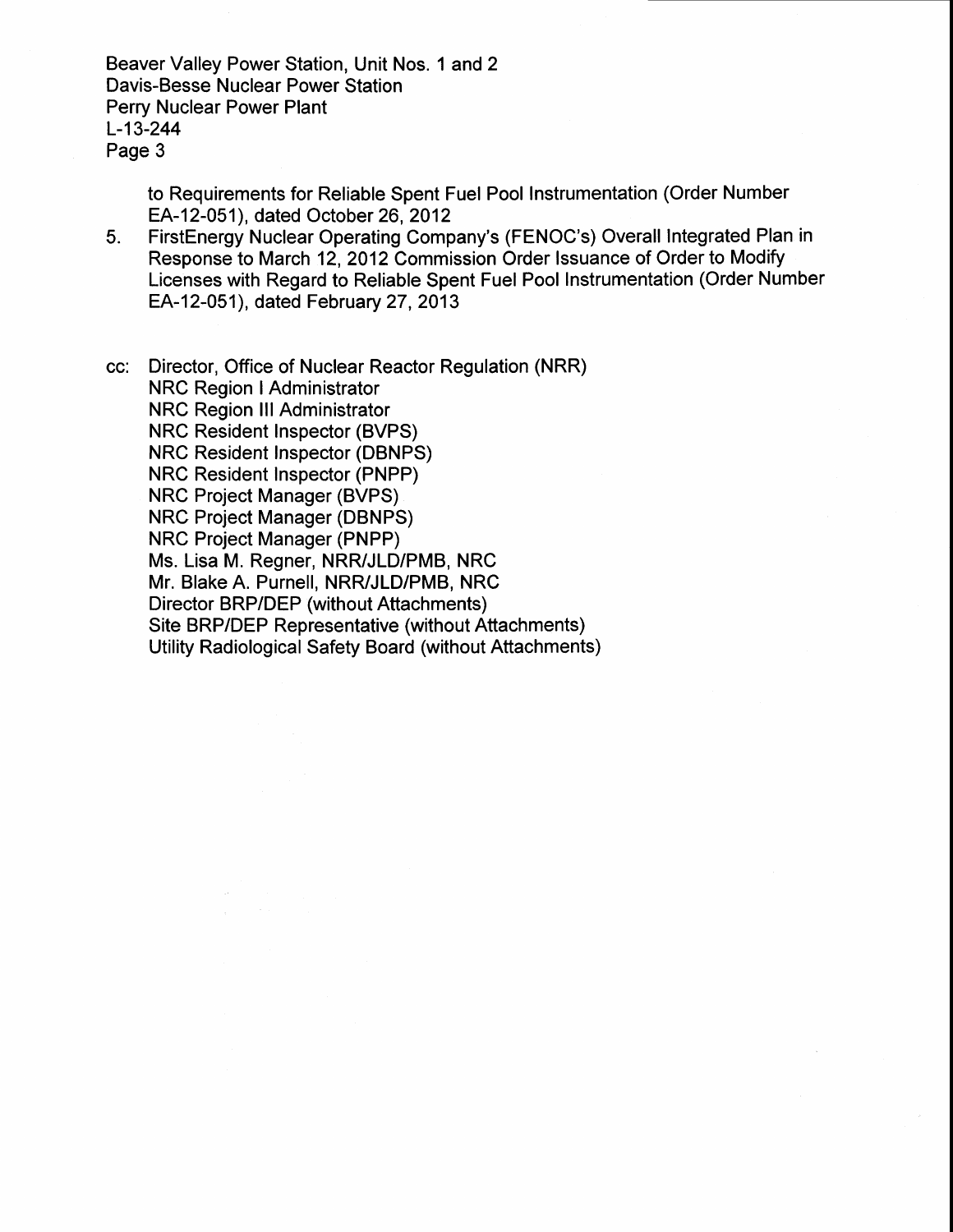## Attachment 1 L-13-244

#### Beaver Valley Power Station First Six-Month Status Report for the lmplementation of Order EA-12-051, Order Modifying Licenses with Regard to Reliable Spent Fuel Pool Instrumentation Page 1 of 3

#### Introduction  $\blacktriangleleft$

FirstEnergy Nuclear Operating Company (FENOC) developed an Overall Integrated Plan (OIP) for Beaver Valley Power Station (BVPS), Unit Nos. 1 and 2 (Reference 1 in Section 8), documenting the requirements to install reliable spent fuel pool (SFP) level instrumentation (LI), in response to Reference 2. This attachment provides an update of milestone accomplishments since submittal of the OlP, including any changes to the compliance method, schedule, or need for relief/relaxation and the basis, if any.

#### 2 Milestone Accomplishments

The following milestone(s) have been completed since the submittal of the OIP (Reference 1). This update is current as of July 29,2013.

. Commenced SFP instrumentation procurement. FENOC issued the purchase order for two trains of reliable SFP Ll for each BVPS unit.

#### 3 Milestone Schedule Status

The following provides an update to the milestone schedule to support the OlP. This section provides the activity status of each item, and the expected completion date, noting any change. The dates are planning dates subject to change as design and implementation details are developed.

The following milestones are being added as part of this update to reflect the submittal of each response to a request for additional information (RAl).

Submit Six-Month Status Updates

- Update 1: August 2013
- Update 2, including response to RAI-1 (parts a and b), RAI-2, RAI-3, RAI-4, RAI-S, RAI-6, and RAI-7: February 2014
- . Update 3, including response to RAI-8, RAI-10, and RAI-1 1 : August-2014
- . Update 4: February 2015
- Update 5: August 2015

The revised milestone target completion dates do not impact the order implementation date.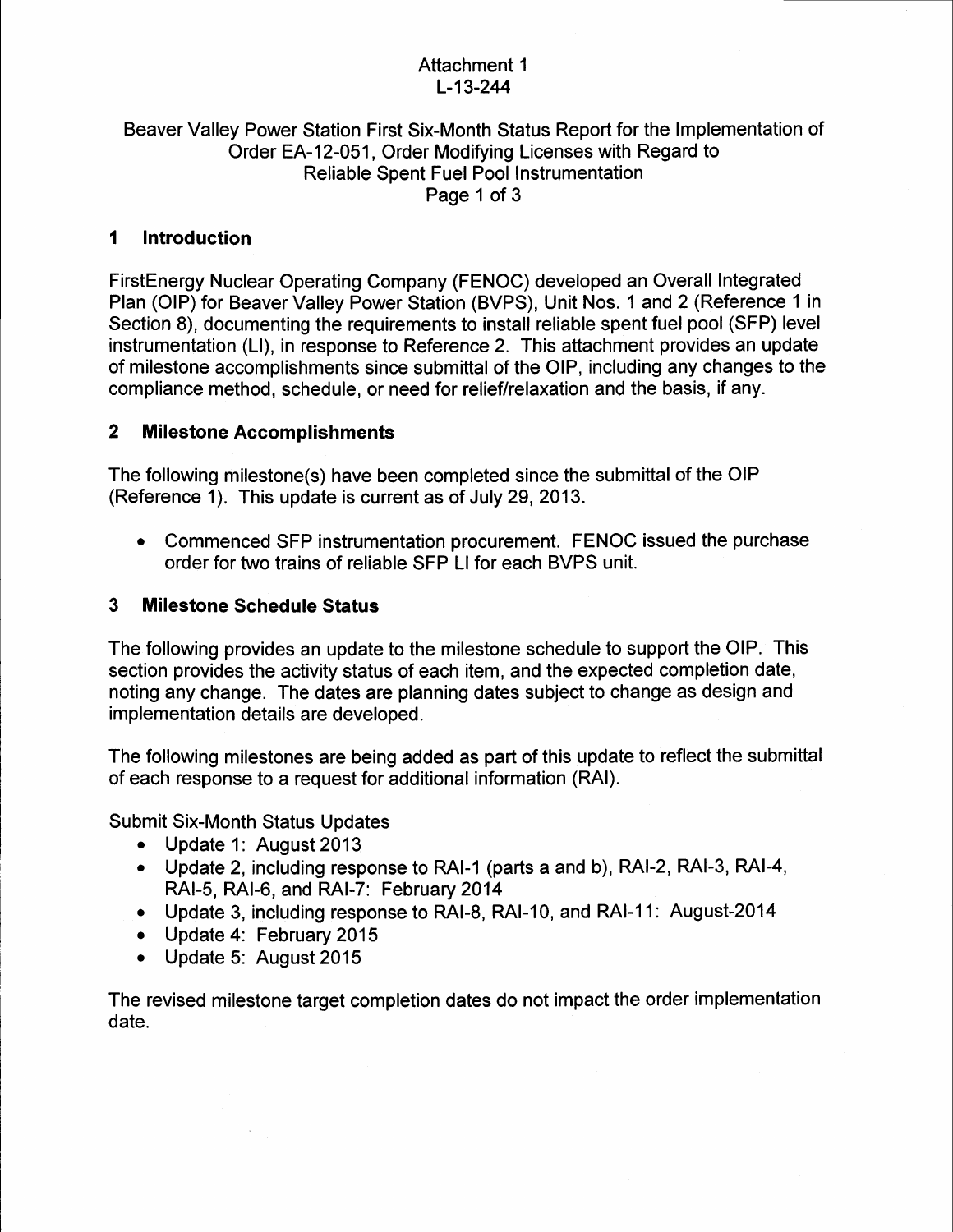| <b>Milestone</b>                              | <b>Target</b><br><b>Completion</b><br><b>Date</b> | <b>Activity</b><br><b>Status</b><br>(as of 7/29/13) | <b>Revised Target</b><br><b>Completion</b><br><b>Date</b> |
|-----------------------------------------------|---------------------------------------------------|-----------------------------------------------------|-----------------------------------------------------------|
| <b>Submit Six-Month Status Updates</b>        |                                                   |                                                     |                                                           |
| (Unit Nos. 1 and 2)                           |                                                   |                                                     |                                                           |
| Update 1                                      | N/A                                               | <b>Started</b>                                      | August 2013                                               |
| Update 2, including response to               |                                                   |                                                     |                                                           |
| RAI-1 (parts a and b), RAI-2, RAI-3,          |                                                   |                                                     |                                                           |
| RAI-4, RAI-5, RAI-6, and RAI-7                | N/A                                               | <b>Not Started</b>                                  | February 2014                                             |
| Update 3, including response to RAI-8,        |                                                   |                                                     |                                                           |
| RAI-10, and RAI-11                            | N/A                                               | <b>Not Started</b>                                  | August 2014                                               |
| Update 4                                      | N/A                                               | <b>Not Started</b>                                  | February 2015                                             |
| Update 5                                      | N/A                                               | <b>Not Started</b>                                  | August 2015                                               |
| <b>BVPS Unit No. 1</b>                        |                                                   |                                                     |                                                           |
| <b>Commence SFP Instrumentation Design</b>    | 4Q12                                              | Complete                                            |                                                           |
| <b>Commence SFP Instrumentation</b>           |                                                   |                                                     |                                                           |
| Procurement                                   | 2Q13                                              | Complete                                            |                                                           |
| <b>Complete SFP Instrumentation Design</b>    | 4Q13                                              | <b>Started</b>                                      |                                                           |
| <b>SFP Instrumentation Delivery</b>           | <b>2Q14</b>                                       | <b>Not Started</b>                                  |                                                           |
| Begin SFP Instrumentation Installation        | 3Q14                                              | <b>Not Started</b>                                  |                                                           |
| <b>Commissioning of SFP Instrumentation</b>   | 2Q15                                              | <b>Not Started</b>                                  |                                                           |
| NRC Order Implementation Date (based          |                                                   |                                                     |                                                           |
| on the scheduled end of the second            |                                                   |                                                     |                                                           |
| refueling outage after implementation         |                                                   |                                                     |                                                           |
| plan submittal)                               | Spring 2015                                       | <b>Not Started</b>                                  |                                                           |
| <b>BVPS Unit No. 2</b>                        |                                                   |                                                     |                                                           |
| <b>Commence SFP Instrumentation Design</b>    | 4Q12                                              | Complete                                            |                                                           |
| <b>Commence SFP Instrumentation</b>           |                                                   |                                                     |                                                           |
| Procurement                                   | 2Q13                                              | Complete                                            |                                                           |
| <b>Complete SFP Instrumentation Design</b>    | 4Q13                                              | <b>Started</b>                                      |                                                           |
| <b>SFP Instrumentation Delivery</b>           | 3Q14                                              | <b>Not Started</b>                                  |                                                           |
| <b>Begin SFP Instrumentation Installation</b> | 4Q14                                              | <b>Not Started</b>                                  |                                                           |
| Commissioning of SFP Instrumentation          | 4Q15                                              | <b>Not Started</b>                                  |                                                           |
| NRC Order Implementation Date (based          |                                                   |                                                     |                                                           |
| on the scheduled end of the second            |                                                   |                                                     |                                                           |
| refueling outage after implementation         |                                                   |                                                     |                                                           |
| plan submittal)                               | <b>Fall 2015</b>                                  | <b>Not Started</b>                                  |                                                           |

## 4 Ghanges to Compliance Method

 $\sim$ 

There are no changes to the compliance method as documented in the OIP (Reference 1).

### 5 Need for Relief/Relaxation and Basis for the Relief/Relaxation

FENOC expects to comply with the order implementation date. Relief/relaxation is not required at this time.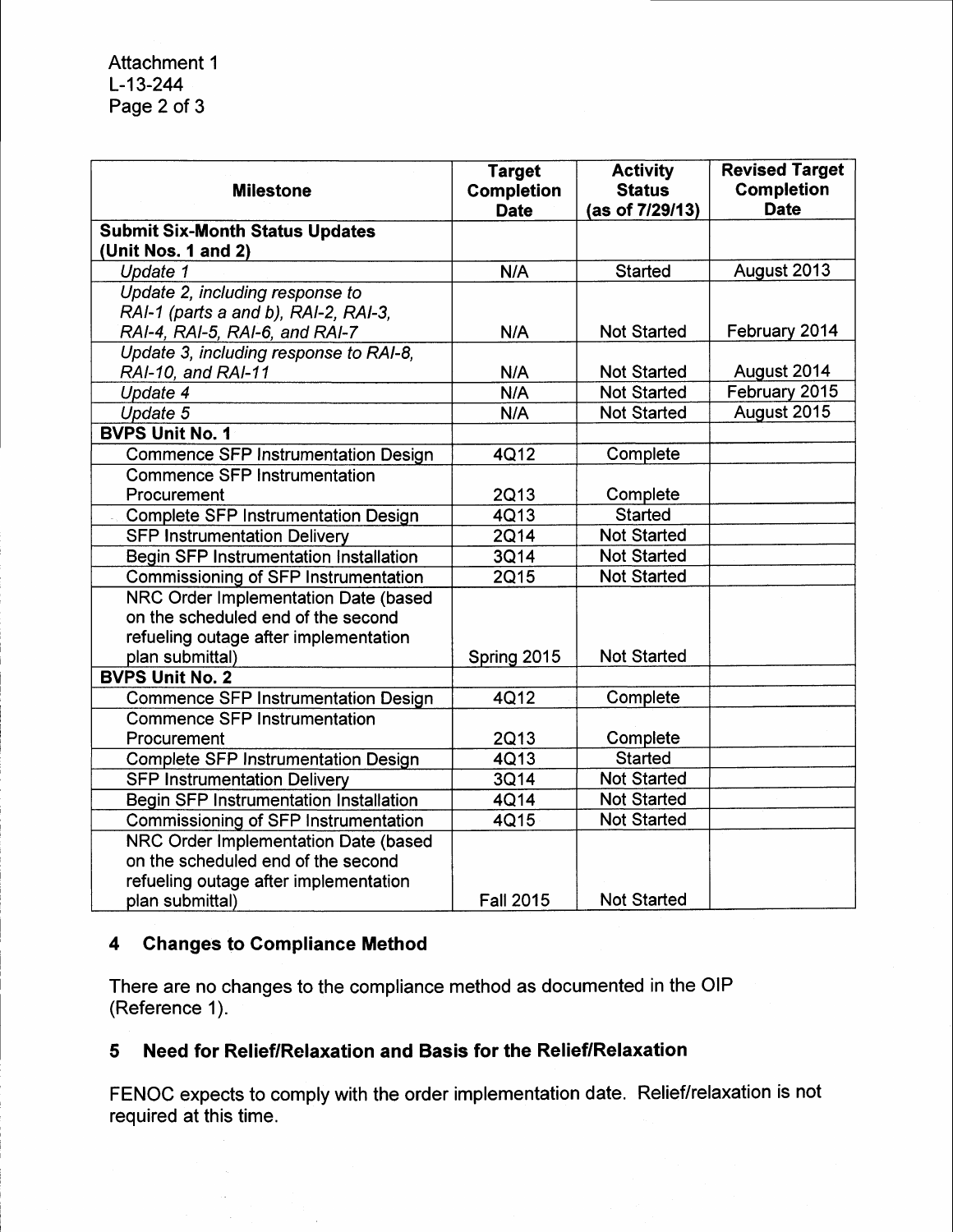## 6 Open ltems from Overall Integrated Plan and Draft Safety Evaluation

None.

#### 7 Potential Draft Safety Evaluation lmpacts

There are no potential impacts to the draft safety evaluation identified at this time.

#### 8 References

The following references support the updates to the OIP described in this attachment.

- 1. FirstEnergy Nuclear Operating Company's (FENOC's) Overall Integrated Plan in Response to March 12, 2012 Commission Order Issuance of Order to Modify Licenses with Regard to Reliable Spent Fuel Pool Instrumentation (Order Number EA-12-051), dated February 27 , 2013.
- 2. NRC Order Number EA-12-051, Order Modifying Licenses with Regard to Reliable Spent Fuel Pool lnstrumentation, dated March 12,2012.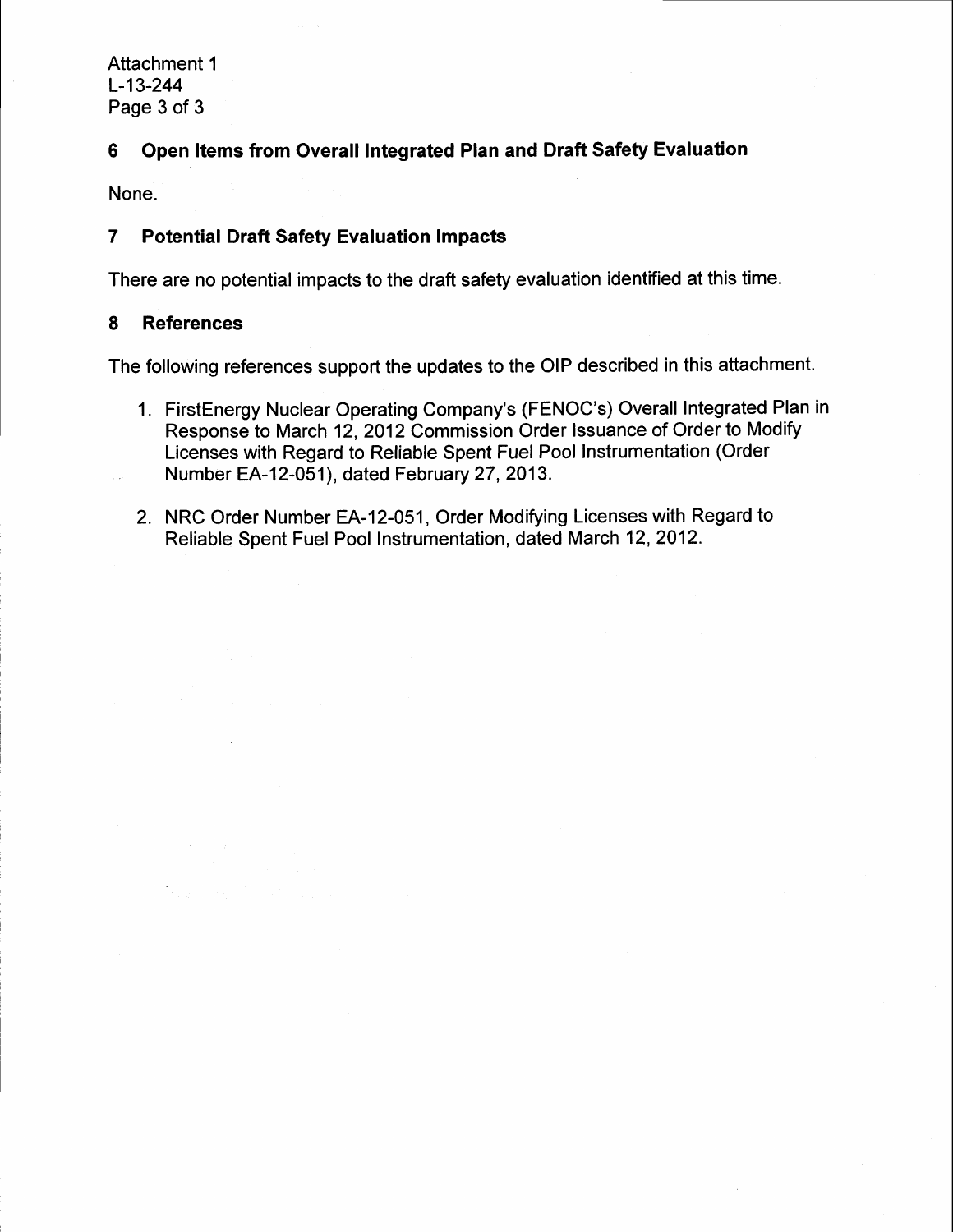## Attachment 2 L-13-244

#### Davis-Besse Nuclear Power Station First Six-Month Status Report for the Implementation of Order EA-12-051, Order Modifying Licenses with Regard to Reliable Spent Fuel Pool Instrumentation Page 1 of 3

#### lntroduction 1

FirstEnergy Nuclear Operating Company (FENOC) developed an Overall Integrated Plan (OlP) for Davis-Besse Nuclear Power Station (Reference 1in Section 8), documenting the requirements to install reliable spent fuel pool (SFP) level instrumentation (LI), in response to Reference 2. This attachment provides an update of milestone accomplishments since submittal of the OlP, including any changes to the compliance method, schedule, or need for relief/relaxation and the basis, if any.

## 2 Milestone Accomplishments

The following milestone(s) have been completed since the submittal of the OIP (Reference 1). This update is current as of July 29,2013.

• Commenced SFP instrumentation procurement. FENOC issued the purchase order for two trains of reliable SFP Ll.

#### 3 Milestone Schedule Status

The following provides an update to the milestone schedule to support the OlP. This section provides the activity status of each item, and the expected completion date, noting any change. The dates are planning dates subject to change as design and implementation details are developed.

As of July 29, 2013, the FENOC response to Reference 3 was in progress; however, this response was subsequently submitted on August 12,2013. To assist in the review process, the following milestones are being added as part of this update to reflect the submittal of each response to a request for additional information (RAl).

Submit Six-Month Status Updates

- Update 1: August 2013
- Update 2, including response to RAI-1, RAI-2, RAI-3, RAI-4, RAI-5, RAI-6, and RAI-7: February 2014
- . Update 3, including response to RAI-8, RAI-10, and RAI-1 1 : August 2014
- o Update 4: February 2015
- Update 5: August 2015
- Update 6: February 2016

The revised milestone target completion dates do not impact the order implementation date.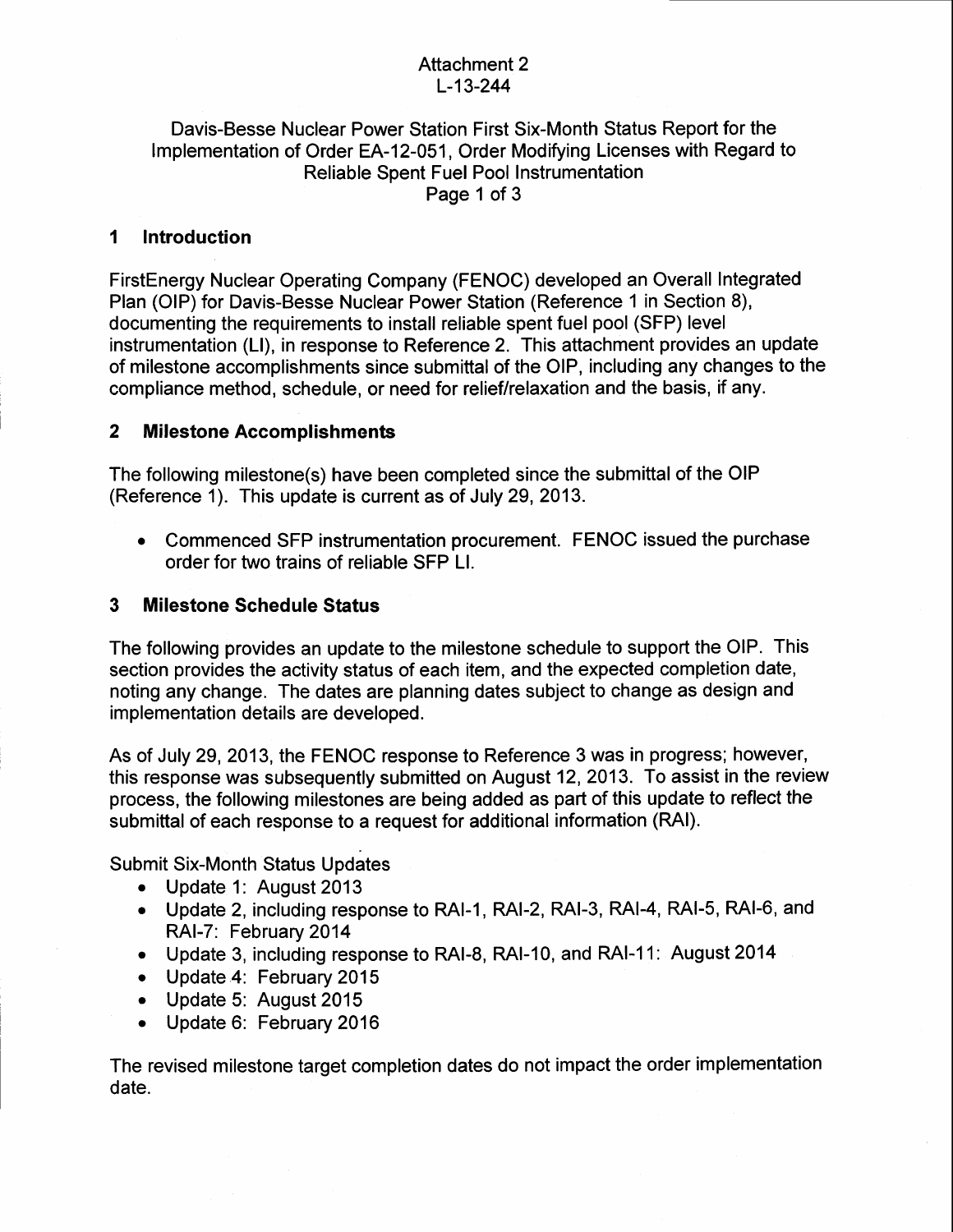| <b>Milestone</b>                                                                          | <b>Target</b><br><b>Completion</b><br><b>Date</b> | <b>Activity</b><br><b>Status</b><br>(as of 7/29/13) | <b>Revised Target</b><br><b>Completion</b><br><b>Date</b> |
|-------------------------------------------------------------------------------------------|---------------------------------------------------|-----------------------------------------------------|-----------------------------------------------------------|
| <b>Submit Six-Month Status Updates</b>                                                    |                                                   |                                                     |                                                           |
| Update 1                                                                                  | N/A                                               | Started                                             | August 2013                                               |
| Update 2, including response to<br>RAI-1, RAI-2, RAI-3, RAI-4, RAI-5, RAI-6,<br>and RAI-7 | N/A                                               | <b>Not Started</b>                                  | February 2014                                             |
| Update 3, including response to RAI-8,<br>RAI-10 and RAI-11                               | N/A                                               | <b>Not Started</b>                                  | August 2014                                               |
| Update 4                                                                                  | N/A                                               | <b>Not Started</b>                                  | February 2015                                             |
| Update 5                                                                                  | N/A                                               | <b>Not Started</b>                                  | August 2015                                               |
| Update 6                                                                                  | N/A                                               | <b>Not Started</b>                                  | February 2016                                             |
| <b>Commence SFP Instrumentation Design</b>                                                | 4Q12                                              | Complete                                            |                                                           |
| <b>Commence SFP Instrumentation</b>                                                       |                                                   |                                                     |                                                           |
| Procurement                                                                               | 2Q13                                              | Complete                                            |                                                           |
| <b>Complete SFP Instrumentation Design</b>                                                | 1Q14                                              | Started                                             | 4Q13                                                      |
| <b>SFP Instrumentation Delivery</b>                                                       | 4Q14                                              | <b>Not Started</b>                                  |                                                           |
| <b>Begin SFP Instrumentation Installation</b>                                             | <b>1Q15</b>                                       | <b>Not Started</b>                                  |                                                           |
| Commissioning of SFP Instrumentation                                                      | 2Q16                                              | <b>Not Started</b>                                  |                                                           |
| NRC Order Implementation Date (based on<br>the scheduled end of the second refueling      |                                                   |                                                     |                                                           |
| outage after implementation plan submittal)                                               | Spring 2016                                       | <b>Not Started</b>                                  |                                                           |

### 4 Changes to Gompliance Method

There are no changes to the compliance method as documented in the OIP (Reference 1).

## 5 Need for RelieflRelaxation and Basis for the Relief/Relaxation

FENOC expects to comply with the order implementation date. Relief/relaxation is not required at this time.

## 6 Open ltems from Overall Integrated Plan and Draft Safety Evaluation

None.

## 7 Potential Draft Safety Evaluation lmpacts

There are no potential impacts to the draft safety evaluation identified at this time.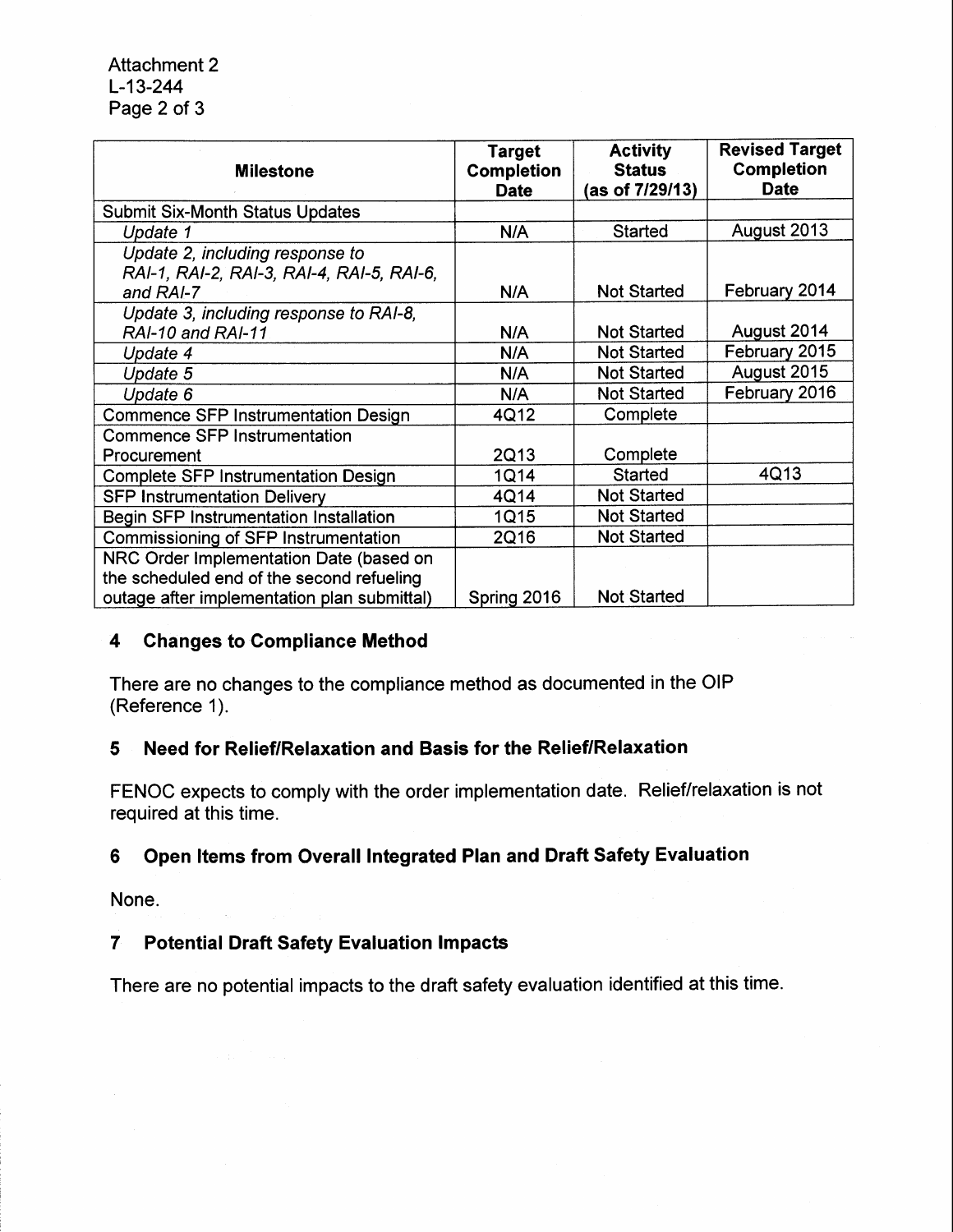#### 8 References

The following references support the updates to the OIP described in this attachment.

- 1. FirstEnergy Nuclear Operating Company's (FENOC's) Overall Integrated Plan in Response to March 12, 2012 Commission Order Issuance of Order to Modify Licenses with Regard to Reliable Spent Fuel Pool Instrumentation (Order Number EA-12-051), dated February 27, 2013.
- 2. NRC Order Number EA-12-051, Order Modifying Licenses with Regard to Reliable Spent Fuel Pool Instrumentation, dated March 12, 2012.
- 3. NRC Letter, Davis-Besse Nuclear Power Station, Unit 1 Request for Additional Information Regarding Overall Integrated Plan for Reliable Spent Fuel Pool Instrumentation (TAC No. MF0960), dated July 17, 2013.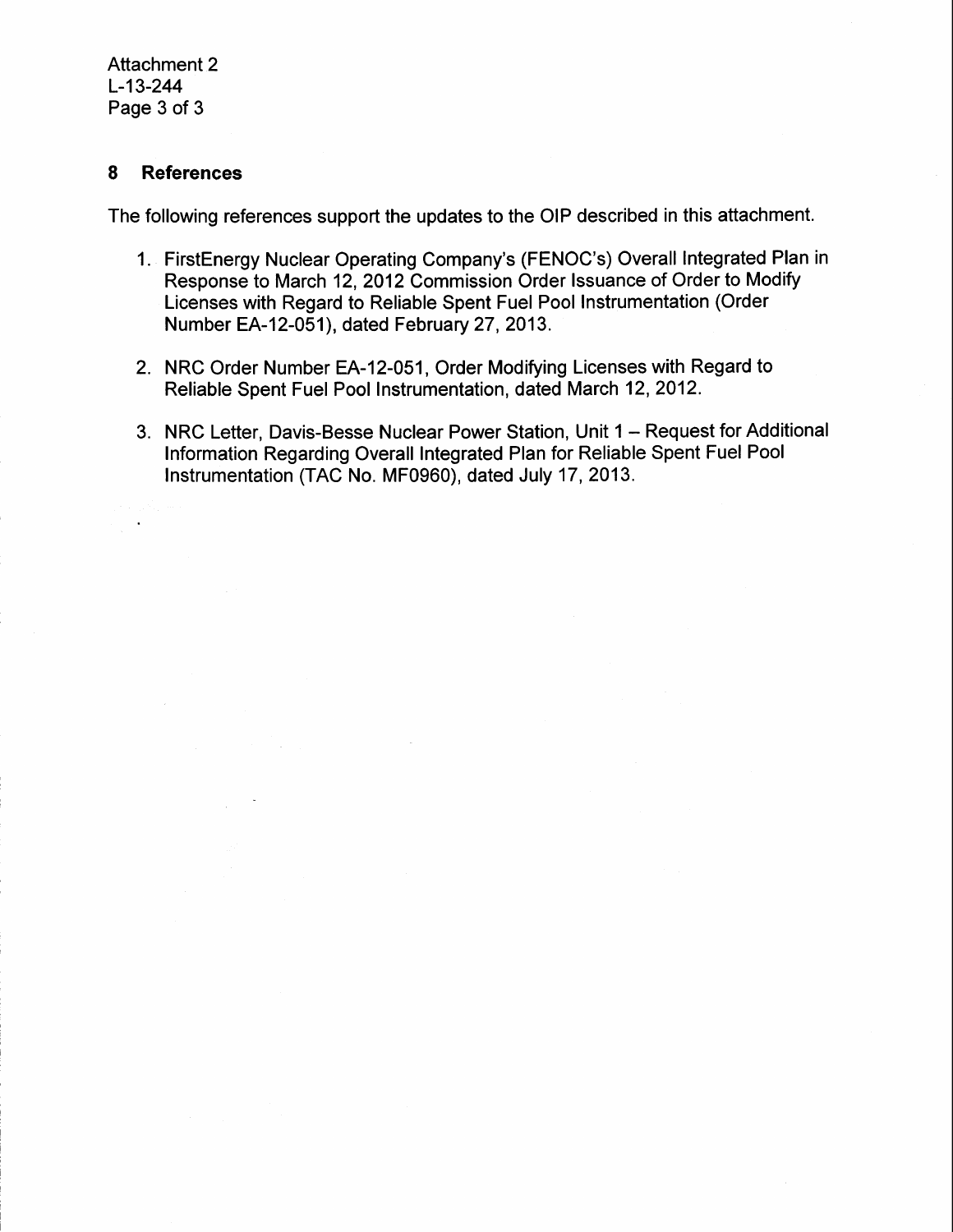### Attachment 3 L-13-244

#### Perry Nuclear Power Plant First Six-Month Status Report for the lmplementation of Order EA-12-051, Order Modifying Licenses with Regard to Reliable Spent Fuel Pool Instrumentation Page 1 of 3

#### 1 Introduction

FirstEnergy Nuclear Operating Company (FENOC) developed an Overall Integrated Plan (OlP) for Perry Nuclear Power Plant (Reference 1in Section 8), documenting the requirements to install reliable spent fuel pool (SFP) level instrumentation (Ll), in response to Reference 2. This attachment provides an update of milestone accomplishments since submittal of the OlP, including any changes to the compliance method, schedule, or need for relief/relaxation and the basis, if any.

#### 2 Milestone Accomplishments

The following milestone(s) have been completed since the submittal of the OIP (Reference 1). This update is current as of July 29,2013.

• Commenced SFP instrumentation procurement. FENOC issued the purchase order for two trains of reliable SFP Ll.

#### 3 Milestone Schedule Status

The following provides an update to the milestone schedule to support the OlP. This section provides the activity status of each item, and the expected completion date, noting any change. The dates are planning dates subject to change as design and implementation details are developed.

The following milestones are being added as part of this update to reflect he submittal of each response to a request for additional information (RAI).

Submit Six-Month Status Updates

- Update 1: August 2013
- Update 2, including response to RAI-1 (part c), RAI-2, RAI-3, RAI-4, RAI-5, RAI-6, and RAI-7: February 2014
- Update 3, including response to RAI-8, RAI-10, and RAI-11: August 2014
- . Update 4: February 2015

The revised milestone target completion dates do not impact the order implementation date.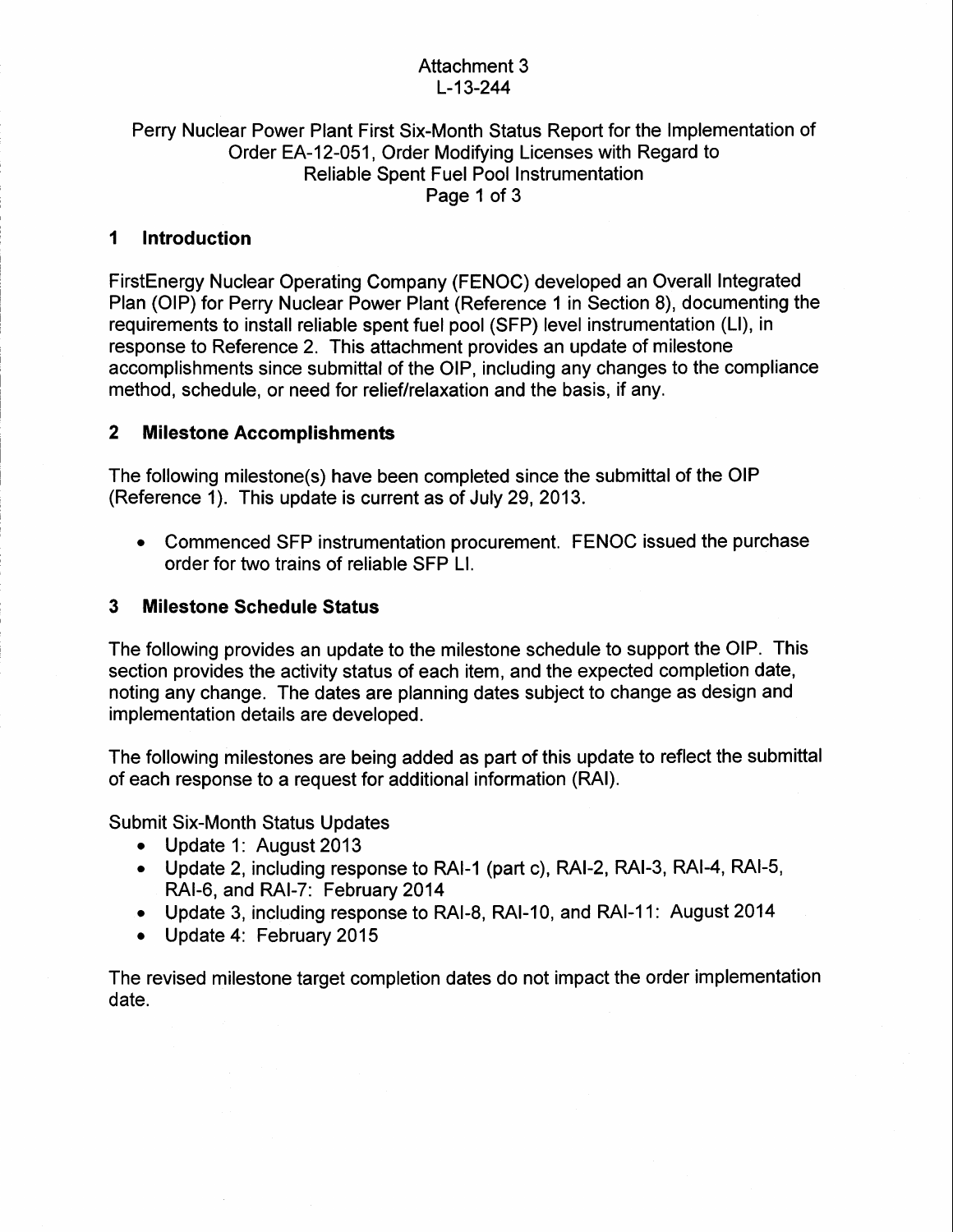| <b>Milestone</b>                                                                                   | <b>Target</b><br><b>Completion</b><br><b>Date</b> | <b>Activity</b><br><b>Status</b><br>(as of 7/29/13) | <b>Revised Target</b><br><b>Completion</b><br><b>Date</b> |
|----------------------------------------------------------------------------------------------------|---------------------------------------------------|-----------------------------------------------------|-----------------------------------------------------------|
| <b>Submit Six-Month Status Updates</b>                                                             |                                                   |                                                     |                                                           |
| Update 1                                                                                           | N/A                                               | Started                                             | August 2013                                               |
| Update 2, including response to<br>RAI-1 (part c), RAI-2, RAI-3, RAI-4, RAI-5,<br>RAI-6, and RAI-7 | N/A                                               | <b>Not Started</b>                                  | February 2014                                             |
| Update 3, including response to RAI-8,<br>RAI-10, and RAI-11                                       | N/A                                               | <b>Not Started</b>                                  | August 2014                                               |
| Update 4                                                                                           | N/A                                               | <b>Not Started</b>                                  | February 2015                                             |
| <b>Commence SFP Instrumentation Design</b>                                                         | 4Q12                                              | Complete                                            |                                                           |
| <b>Commence SFP Instrumentation</b>                                                                |                                                   |                                                     |                                                           |
| Procurement                                                                                        | 2Q13                                              | Complete                                            |                                                           |
| <b>Complete SFP Instrumentation Design</b>                                                         | 3Q13                                              | Started                                             | 4Q13                                                      |
| <b>SFP Instrumentation Delivery</b>                                                                | 2Q14                                              | <b>Not Started</b>                                  |                                                           |
| Begin SFP Instrumentation Installation                                                             | 3Q14                                              | <b>Not Started</b>                                  |                                                           |
| Commissioning of SFP Instrumentation                                                               | 1Q15                                              | <b>Not Started</b>                                  |                                                           |
| NRC Order Implementation Date (based on<br>the scheduled end of the second refueling               |                                                   |                                                     |                                                           |
| outage after implementation plan submittal)                                                        | Spring 2015                                       | <b>Not Started</b>                                  |                                                           |

#### 4 Changes to Gompliance Method

There are no changes to the compliance method as documented in the OIP (Reference 1).

## 5 Need for Relief/Relaxation and Basis for the Relief/Relaxation

FENOC expects to comply with the order implementation date. Relief/relaxation is not required at this time.

## 6 Open ltems from Overall lntegrated Plan and Draft Safety Evaluation

None.

# 7 Potential Draft Safety Evaluation lmpacts

There are no potential impacts to the draft safety evaluation identified at this time.